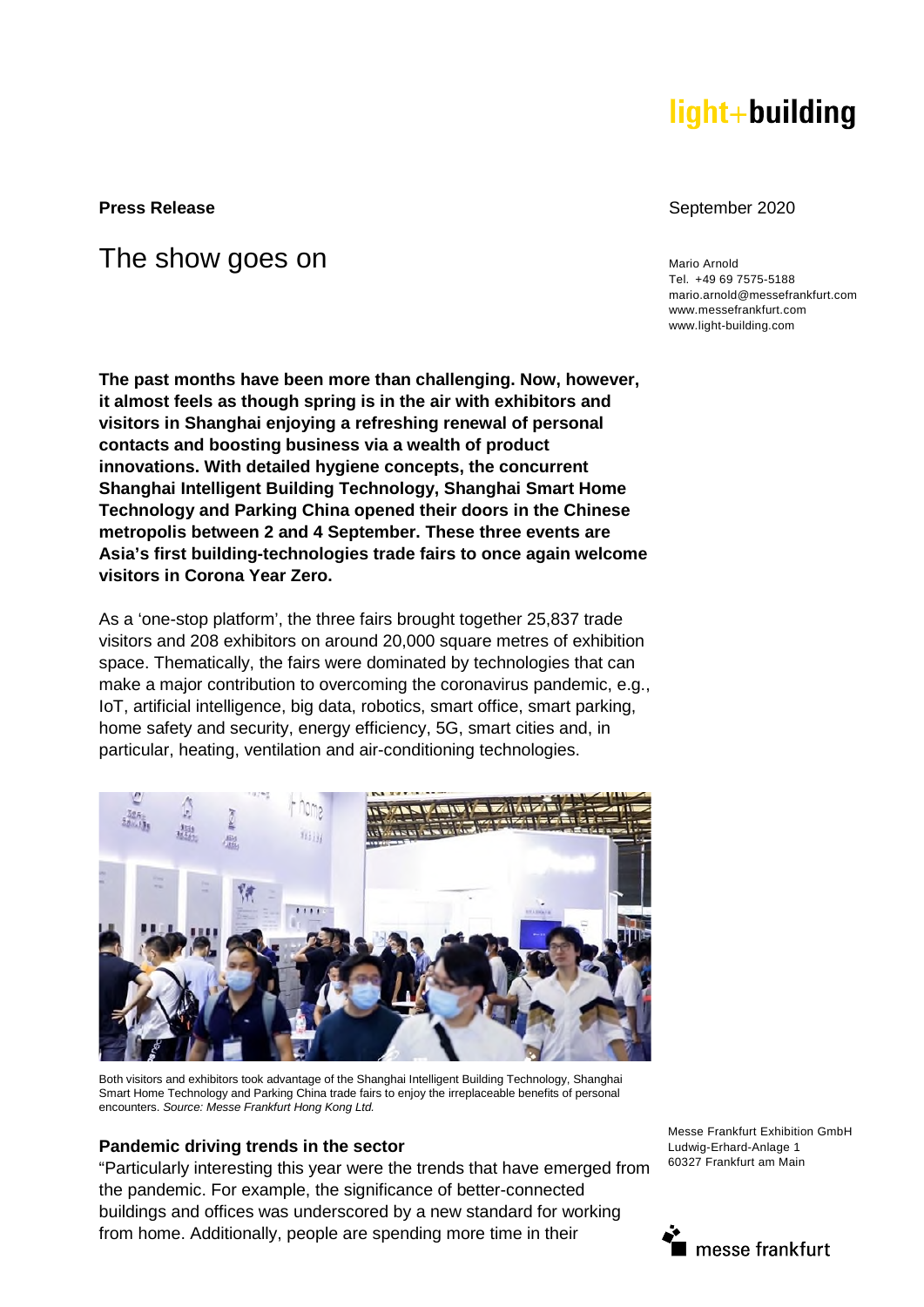dwellings. And this, in turn, has led to an increase in demand for intelligent technologies that can be used to improve the living and working environment", reported Lucia Wong, Deputy General Manager of Messe Frankfurt (HK) Ltd in Hong Kong.

Because the sector is changing rapidly and must react to new advances and innovations, the programme of events proved to be an additional important tool for, inter alia, discovering new opportunities through an interdisciplinary exchange of information. One of the remarkable events was a forum organised by the Intelligent Branch of China Engineering & Consulting Association, focusing on the challenges and opportunities facing the intelligent construction industry in the post-pandemic era.

# **Stagnation is no alternative**

"This is a great source of hope", said Wolfgang Marzin, President and Chief Executive Officer, commenting on the safe and successful conclusion of the events. "We must learn to cope with the situation and now in particular to strengthen the trade fairs we built up together over the years. The alternative would be stagnation. And that helps nobody. We want to push ahead at the right speed – by analysing, testing and modifying." When he mentions 'modifying', Marzin is referring to the introduction of hybrid fairs. "Nothing can replace personal encounters. Moreover, nobody is pressuring us to make a choice. So why not build on the best aspects of physical encounters and digital features in the interests of all concerned?"

# **Exhibitor feedback**

"It is very important that this year's Shanghai Intelligent Building Technology could be held as planned because many events were cancelled in the first half of this year. We had numerous visitors to our exhibition stand from the first day on – many more than we expected. The fair was successful in bringing the smart-building sector back together and enabling us to effectively start doing business again." *Lydia Liu, Senior Business Manager, Luxdomo, China* 

# **Trade-visitor feedback**

"This is a highly professional event and a large number of China's leading suppliers are here to present their latest products and technologies. My aim is to place orders and, after a positive exchange of business ideas, to collaborate with the exhibitors I met here. The programme of events offered me a variety of insights such as, for example, the significance of official lighting and other interesting trends and subjects."

*Yin Shuo, Vice Director, General Manager Office, Tianjin Zhonghuan Semiconductor Co. Ltd, China* 

Messe Frankfurt organises many trade fairs for the lighting and buildingservices technology sectors in Asia, including Guangzhou Electrical Building Technology and the Guangzhou International Lighting Exhibition. Headed by the biennial Light + Building in Frankfurt, the company's lighting and building-technology trade fairs also cover the markets in Argentina, India, Thailand, Russia and the United Arab Emirates.

Light + Building The world's leading trade fair for lighting and building services technology

Frankfurt am Main, 13 to 18 March 2022